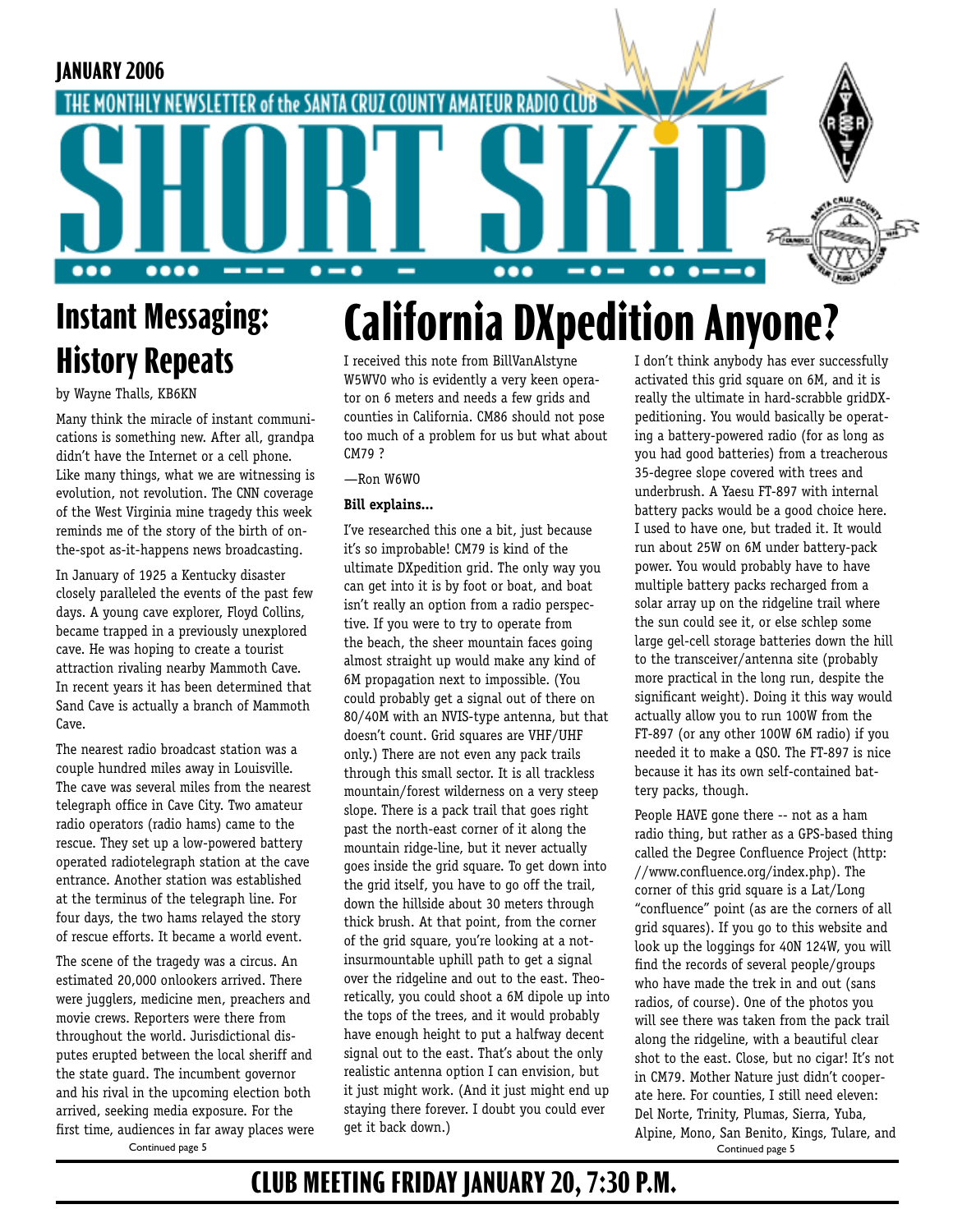## **2 JANUARY 2006 3 VP REPORTS Program Progress:**

It is great fun to meet up with and recruit as speakers, the upcoming slate of speaker/ hams. Many of which will be coming over the hill from Silicon Valley locations to our meetings. This month, we will have our own Cap Pennell, KE6AFE, speaking on new stuff applied to ARES communications. In February, we welcome Professor Bob Twiggs, KE6QMD, from Stanford University, who will present on his work, leading the Microsat community, inspiring the ham community in our Universities to build and launch small satellites, often no larger than a cube, 4" on a side. In March, we welcome Frank, W6QI, a VHF/UHF/Microwave contester who holds some world records as high as 23Ghz, who will talk about some of his adventures in the world of Microwave Contesting. In the queue, but not yet fixed as to Month, will be Jeff, AE6KS, and Eric, WA6HHQ. An old friend, Mark Hubbard, ex WA6LIU, may speak about radio data links soon. Mark was the repeater guy in Monterey many years ago, and now has grown as a successful data radio manufacturer, and now has the incredibly pleasant/headache of filling a single recent order for 30,000 (!) of his radios. I/the club is looking also for a Field Day Chair person, it's not that far away, so think about getting ready for FD. By the way, I have been in the South Bay area for a couple of weeks, and after testing the link was unable to make the Monday night net, for a VEEP report. The VHF/UHF path is dynamic; what tested OK prior to the net, dropped out at the time of the net....Sorry Folks Give me your input as to what you want for future programs.

Some club members have mentioned the utility/benefits of taping our meeting progams. I did this years ago at NPSARC meetings, and have archived some real good programs. The club needs someone to step up to be the Videographer/Historian, to set up a simple Video Recorder/Tripod system on meeting evenings to record Programs. I will check to see if maybe all the required gear might be available to us from Dominican, but would prefer someone who has access to a recorder. Maybe a student at a local college/Jr College could do this as a Multi Media project... In Monterey, a local TV (KION) station has a free Broadcasting Commnity service program that teaches the art, and provides equipment, loaned to 'students' All you have to do is register, (free) and



We were pleased to welcome Mike N6IL today and to have Eric WA6HHQ join us. Mike brought his implementation of a tube type audio amplifier which unkind persons might describe as a rats nest while others would describe it as a piece of modern

Ron W6WO outlined plans to set up a station at his home in Kentucky, and asked for advice on crank-up towers as one of the first steps is to put in a tower base. A 330 degree clear horizon and a beam will no doubt make life interesting.

Dave W8FLL showed a broadband 300 Watt solid state amplifier made in China called a Paloma 300 HD. It could be argued that these are illegally aimed at CD users. The use of a heat sink was quite inventive. I am not suggesting what you may or may not do with this Dave but it would make quite a handy bedwarmer.



art, just the kind of object we enjoy Mike, thanks for bringing it. You efforts to defeat desensing of co-located radios at a repeater by enclosing one of them in a paint can is innovative. That should certainly remove the direct exposure. I will send you details of some filter designs in QEX using RG174 type coax that you might find useful.

Bob K6XX showed details of a FTdx 9000 radio. At \$13,000 it's no wonder you had to go back to work Bob. Incidentally listing the menu options required 30 pages in the user manual.

attend a few evening meetings, learning the various Professional Multimedia equipment. And then you can check out cameras, etc to produce your own projects.... Do this as an ATV project, An ATV'er could do the recording, at the same time, broadcasting the meetings to local areas, using ATV TX gear. Perhaps the club could accumulate a bunch of DVD records of programs, and sell them to interested parties, as a club fundraiser...Step Up! Step Up! Who's gonna do it?

—73, DX, de Pat Barthelow AA6EG

Pat AA6EG came up with a new \$25 gadget for internet linking that deserves (and will receive) more attention than it received

Reed KG6RQH showed a kit for building a Rockmite radio that looks like a fun project. Bring it along to my QTH if you need any assistance.

We also discussed Kasie's need for a pet locator and it seems there has been some local news on such

devices. If anyone has more to offer please contact her at breezer@armory.com

Eric WA6HHQ is always good for the latest products and I was really impressed with his Casio 7.2 Mpixel camera Ex I 750. Eric mentioned the impending hazardous material restrictions about to be introduced in Europe which could mean the end of lead-based solder. This might affect not only Elecraft products but almost any other electronics. Lead is nasty stuff but hopefully there will be a phase out period to allow manufactures to adapt.

Eric mentioned that our past President Richard KG6AXD is doing well in Idaho and can be reached via KG6AXD@Elecraft.com.

The choice of antenna wire is almost as controversial as the choice of antennas. Consider the Alpha Delta ad for a DX-OCF featuring 12 GA PVC coated cable comprising 65 strands each strand being individually tinned. The flexibility might have some merit but what about RF loss ? Skin effect losses on tin would be greater than for copper and surface oxidization of copper doesn't actually increase loss does it?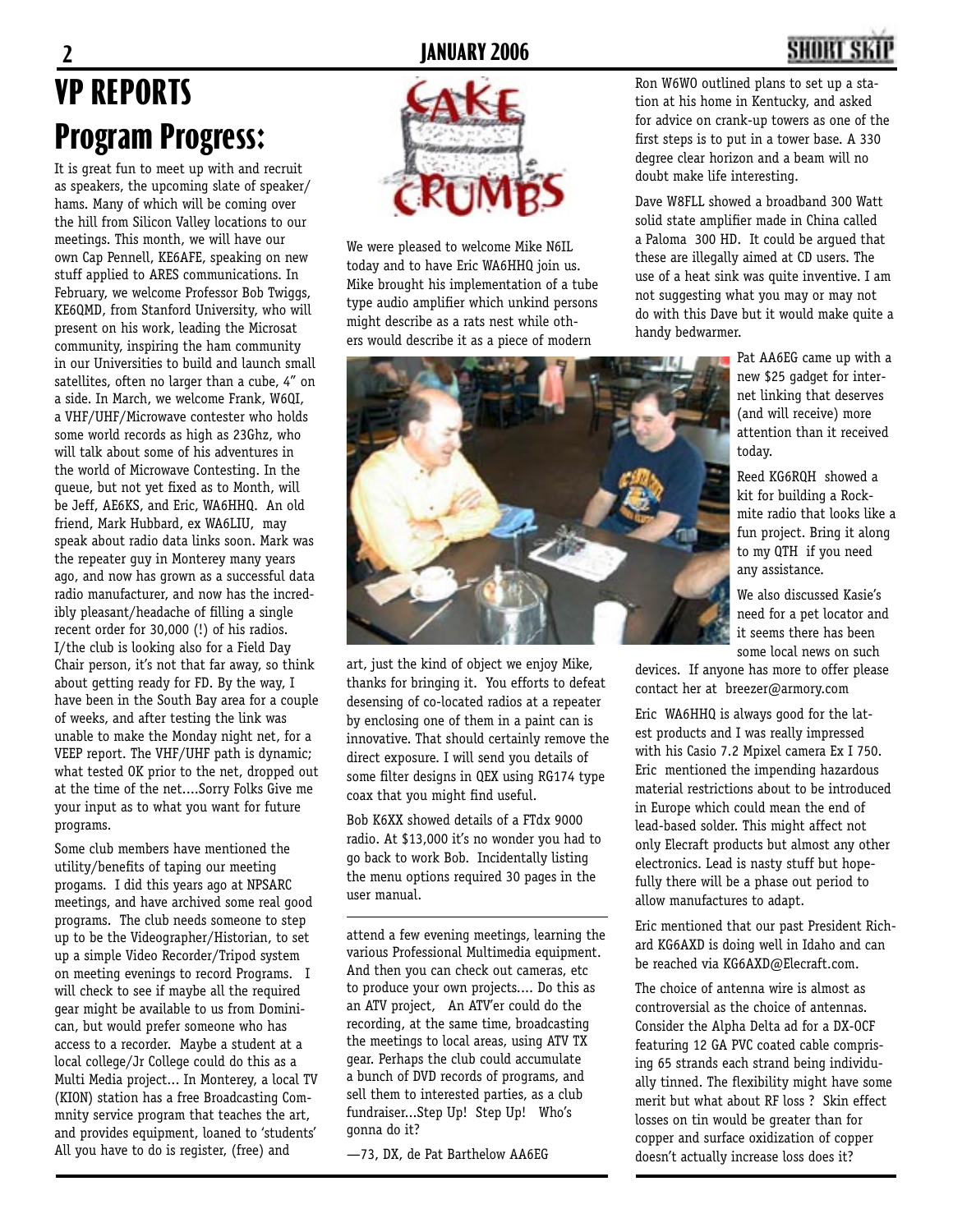## **2 JANUARY 2006 3**



When we turned on our expensive and beloved stereo set (CD/Tapes/Radio) the volume blasted our eardrums from its two speakers. I grabbed the control and tried to cut the sound before the speaker cones blew out. It was terrible, then got worse! I cut the power. After a few minutes of trouble-shooting, I decided that some limiting circuit was at fault. Where did I put the wiring diagram? How do I tear the plastic case apart without it cracking to pieces? Shop labor charges would exceed the value of a new set. A day later, my XYL Donna, AB6XJ, said, "Turn on the stereo." I reached for the volume control and saw the knob lying on the table where she had placed it. The beautiful but cheap plastic knob had simply lost its grip on the pot control shaft. I compressed the attach point on the knob and reinstalled it. The set works fine. (Donna has always advised me to check the easiest things first.) Whatever happened to fine, old, knurled bakelite knobs with brass set screws?

The Grumman Mallard tourist seaplane which crashed recently in Long Beach on takeoff was the result of a cracked wing spar (don'tcha hate that). The latest issue of Aviation Week had a photo of the spar area where the crack began. Two unexplained holes had been drilled in the spar at some forgotten time. One hole was apparently for a rivet. The other hole was drilled at an angle and adjacent to the rivet hole. Metal fatigue. No way yet to determine when, how, why, etc., but they appeared to be very old holes. The spar area is covered by wing skin and never removed. Sealant covered sections also. The Mallard is a beautiful airplane, vintage 1940s. I was crew chief on its smaller brother, the JRF-1Goose, circa 1948. NAS Alameda had one for photo recon purposes. They used to take it to Clear Lake for water landing practice. One thing we flight crew members (radiomen, flight engineers, pilots, navigators) always hoped was that the wings didn't come unglued.

Have been having fun working some CW contacts. WB6CRM, Bill, in West Sacramento, and I were on 40 mtrs. When I told him that my daughter lived near him in Fair Oaks, he came back saying that his dotter lived in La Selva beach. He was born in November, 1922. We are both Scorpios. Small world. On another day, KG6VPU and I chatted away. He was a helo mechanic working on police helos is Ontario, CA. He had to go to work or we would have swapped a few lies about airplanes.

It doesn't seem like things change too much. Was listening around the band and one op was sending good code at about 18 wpm but I had trouble copying him. The op he was working told him to standby until he could get a pencil and piece of paper. When he was asked why, the reply was that while he could copy the characters, the words were all run together. The first op was offended and said, "They are not!" They went back and forth a bit until the second op finally gave up and simply sent "73 SK." There had been some fast discussion about how long each had been licensed hams (over 20 yrs for each). Golly. (Hey, I too thot the words were run together.)

W1AW CW transmissions are fun to copy. The schedule can be downloaded from the ARRL website or taken from the monthly issues of QST Magazine. The bulletins are sent at 18 wpm several times a day. For copy practice, W1AW offers high and slow speed CW. The text is taken from the pages of QST if you want to see how well you are doing. While all indications are that CW will be relegated to the scrap pile with vacuum tubes and slide rules, it is still a fun and unique part of the hobby.

## **"U" as in What? or How I Learned To Stop Worrying And Love The Phonetic Alphabet**

Alpha, Bravo, Charlie, Delta—we all know a phonetic alphabetic, either the NATO or one of the others. But it was different for me during the 1970s when I was living in Alaska, in a bush village where the regional school district office was located. As secretary to the superintendent, one of my duties would be to keep communications open with our sixteen schools up and down the Kuskokwim River. One of the most important types of communications was relaying orders for such things as emergency generator replacement parts. If a part number was not relayed correctly, dire consequences could ensue, including frozen and burst water pipes. After being issued a Restricted Radiotelephone Operator Permit (without any test, as I recall, and without any reference materials or training on using a phonetic alphabet), I was put in charge of the radio. When transmitting part numbers, I would just grab a word out of my brain for any letter of the alphabet. One day, while relaying a generator part number, I came to a letter for which I couldn't think of a word. I said, "U as in …" (long pause). Someone across the office said "underwear" and heck, I couldn't think of a better word, so I said "underwear." No, that wasn't an earthquake striking the Alaskan Interior—it was dozens, maybe hundreds, of people monitoring the communications radios across the state, chuckling, chortling, guffawing, and rollicking at my "phonetic license."

—Kathleen KI6AIE



Here is Reed KG6RQH building his tiny Softrock RX. More details on the project will be forthcoming.  $-W6WD$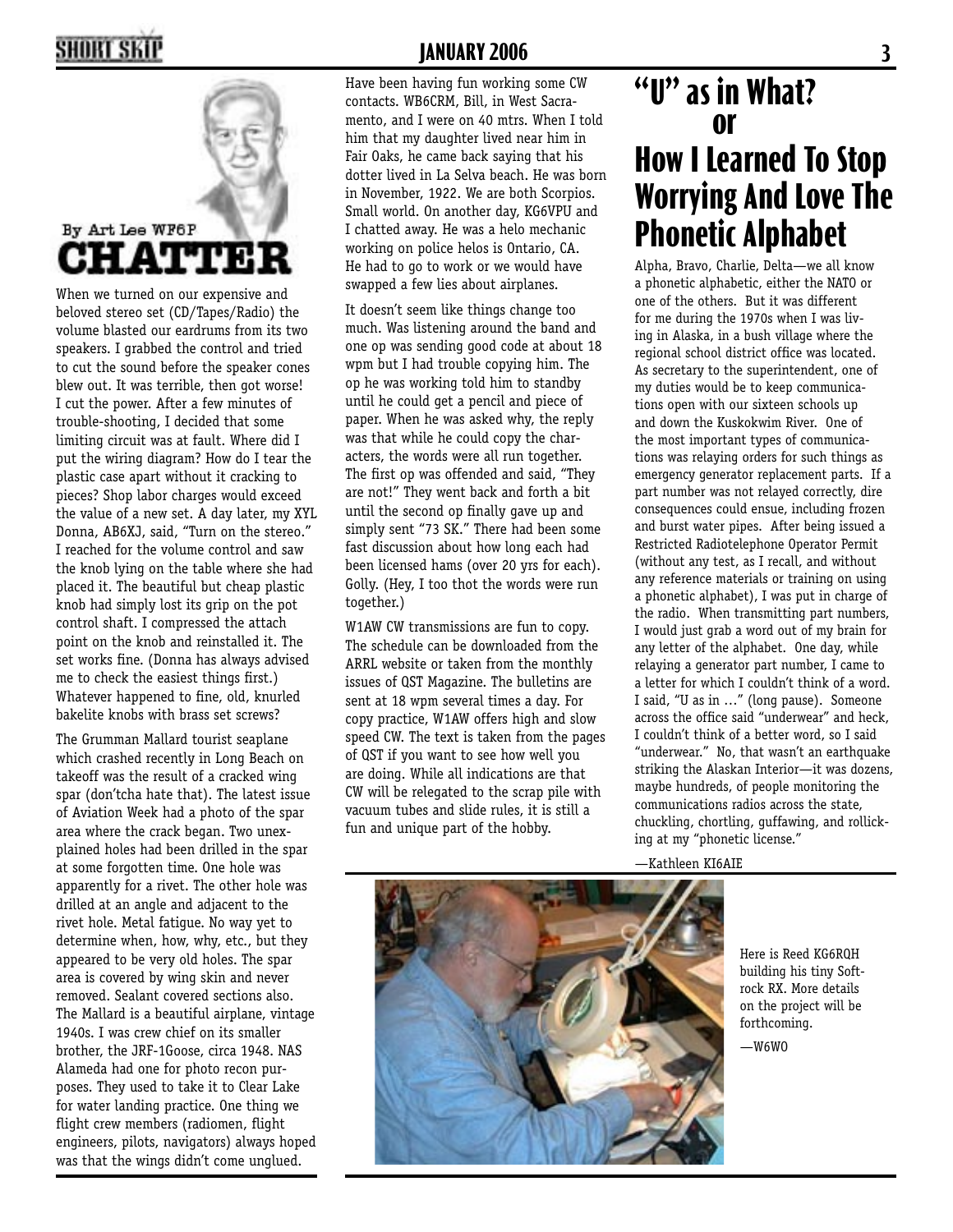# **Peter 1 Island DX pedition.**

 In early February, the biggest, possibly most difficult ham radio DXpedition in history will get underway, for as many as 16 days, if weather hazards don't change their plans. Peter 1, off Antarctica, with a callsign of 3Y0X, will have perhaps only the 4th or 5th visit by humans in history, with the well seasoned crew of hams that is going there at the end of January/Early February.

See some of these websites for information about Peter 1. http://www.hamradio.hr/ modules.php?name=News&file=article&sid=462 http://www.bigskyspaces.com/w7gj/ 3Y0XMoonbounceUpdate.doc http://www.strangeradioteam.com/inc/inc\_news\_ detail.asp?IDnews=157 http://8.3.8.118/peterone/main.htm

Each of these participants going have anted up at least \$16,000 to cover expenses. Some of you in the SCCARC may not be familiar with the art and science and fun of DXing, and dealing with pileups in order to work rare DX countries. Many may not ever care, or understand the attraction to this activity, thats OK too. If you ARE interested [in climbing the mountain...because it is there... to use a metaphor] then perhaps we can get together at/after club meetings/CAKE meetings, or after net time, to talk about this interesting ham radio activity, and how you can succeed in logging that rarest of the rare, 3Y0X callsign/country. Simply logging a single contact on any band or mode in the early hours that they open up will be a challenge, due to the massive pileups that will occur, but wouldn't it be a thrill to succeed in the early hours, not by using big antennas or QRO power, but by finesse, and technique? On the other hand, QRO and big antennas deliver results, and their own kind of satisfaction, just as, say a 200 Hp Lotus Super Seven delivers to it's operator. Either way, it can be very fun to do. Another challege is to log Peter 1 in all modes, all bands (they are even equipped to do Moonbounce) during their limited stay.. Whatever floats your boat, it should be fun, and lets talk it up this month, so that all who want to, can be succcessful in working Peter 1.

—73, DX, de Pat Barthelow AA6EG

## **DSL FILTERS**

I have recently discovered a situation with DSL telephone noise filters where two different manufactures (E-Line and Excelsus Technologies)of filters to the same specification are not compatible. The vendors of the DSL filters are Verizon (Cambridge) and SBC from (Santa Cruz) . Both filters were made for the FCC part 68 rules and comply to Ringer Equivalence 0.1b. I save everything so while installing the Verizon system I inadvertently installed one of the old SBC filters on the telephone answering system. As soon as the modem was up and running the answering machine started misbehaving and recorded messages became very noisy for about 15 seconds obscuring the messages and then cleared up. Fortunately , for me, the DSL filters do not resemble each other and I noticed that the filter on the answering machine was the older SBC unit and guessed that it may be a problem as there did not seem to be a problem on the two phones and fax which had the Verizon filter.

Consequently I have a DSL modem and some line filters available for someone in the SBC service area if anyone is interested let me know.

I miss you all in the Santa Cruz area and have not yet hooked up with a local group. We are still unpacking,sorting and a lot of the Ham gear is still among the missing.

—73 N1IPP, James Koger pv544@earthlink.net

## **HAM CLASS**

I will soon be teaching a class which will prepare people to pass the written exam for the Technician license, the entry-level amateur radio license offered by the FCC. No prior knowledge of electronics is required. I have been a licensed amateur radio operator since 1957, and I have taught amateur radioclasses before with good results. The class will be held on Wednesday nights, February 1 through March 8, 7:00to 9:00 PM. Location is the parish hall of St. Andrew's Episcopal Church, Ben Lomond.

You can take the FCC exam on March 11,or at a later date if you wish.

You will NOT have to learn Morse code to pass this exam. There is a charge of \$15 for the required textbook, payable at the firstclass session. This textbook (titled "Now You're Talking!") was written specifically for this type of class. There will be a fee of \$14 for taking the exam. This fee is payable on exam day to the examiners (not to me). The class size will be limited to 12 students so I can give each student individual help. You can call me at 336-8421 to obtain more information or to sign up for the class.

—Ray Wentz, W6LPW

## **January Meetings ARES/ACS Training and Updates**

We get the double whammy this month, Rich KI6EH and Cap KE6AFE, talking about amateur radio public service during emergencies. Recent exercises and events have shown how much good we all might do and how practice and preparedness help. Emergency communications stuff is worthwhile to all of us, and that perception is what preserves our amateur radio spectrum privileges.

ARES/ACS Training, All hands, Thursday January 19, 7:30 p.m. Zayante Fire House (mid-county), Instructor: Rich

Details, including what to bring, at our local ARES webpage http://ares.santacruz.ca.us .

Then, the next night, there's our

Club Meeting, (Third) Friday January 20, 7:30 p.m. Dominican Hospital Education Center, upstairs

A good opportunity to pay 2006 club membership dues in person! Cap will speak about "Emergency Communications topics, some New Stuff".

# **RadioFest 2006.**

February 25, 2006. Stillwell Hall, Ft Ord. RadioFest is a FREE Public Service and Family Event. It is sponsored by the "NPSARC" Naval Postgraduate School Amateur Radio Club.

We will have many great events like:

FLEA MARKET, VENDOR BOOTHS, HAM RADIO DEMOS, FREE LICENSE EXAMS, FANTASTIC SPEAKERS, DOOR PRIZES, and many more great Ham Radio activities........

Please visit our www page http: //www.radiofest.org/

After RadioFest you are invited to N6IJ Super Station Open House.

http://www.n6ij.org/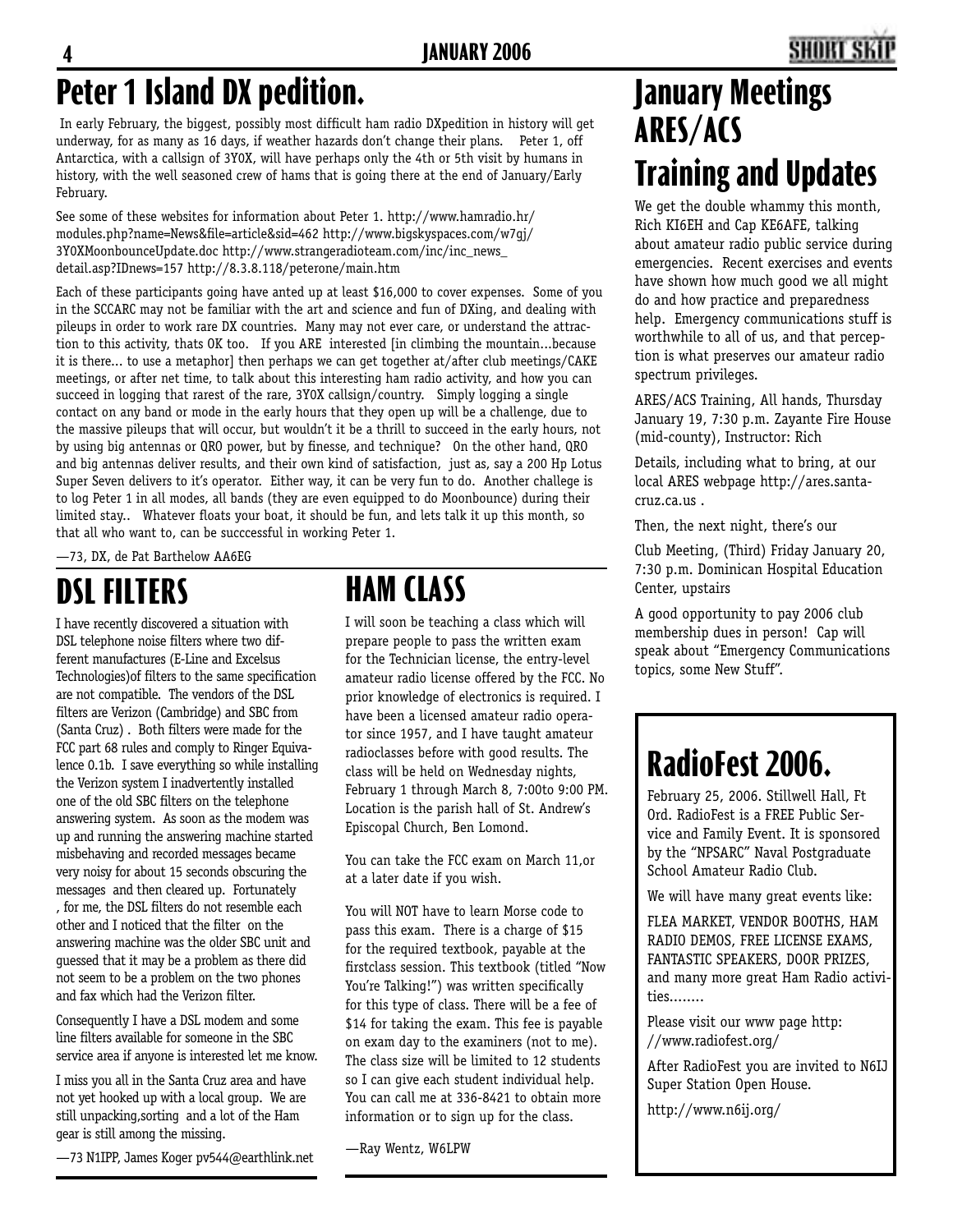#### **<u>1000 SHURT SKIP</u>** 5 **JANUARY 2006**

# **Loma Prieta Earthquake.**

The topic of "Tactical Net Procedures", the most recent Santa Cruz County ARES Training Session presented December 8, 2005 at the Zayante Fire House, discussed proper procedures and protocols for tactical nets duringemergency operations. Subsequent to that training session Donald Kerns AE6RF steered us to his web site where he has posted 4 each approx. 15 min. audio "tapes" (in MP3 or RealAudio format) recorded soon after the 1989 Loma Prieta Earthquake; (See below). The recordings bring back a lot of feelings and emotions as for a few minutes we relive those traumatic days and nights following the Loma Prieta earthquake.

The recordings were made by Eric Tofsrud, N6OIM, a Telecommunications Specialist with the US Geological Survey in Menlo Park. Our own Frank Wyatt N6FM is the Net Control during most of the recording and provides a fine example of what a good Net Control Station should be under pressure.

Here is a brief explanation and history of the recordings from Eric's webpage of those dramatic moments following the earthquake <http: //earthquakeadvisor.com/ articles/00032.html> http: //earthquakeadvisor.com/articles/ 00032.html):

Editor's Note: In the midst of colossal upheaval, it is the rare person who, recognizing historical significance, has both the opportunity and the presence of mind to do something about it. Eric Tofsrud is such a person. As the dust was still rising from buildings jolted apart by the Loma Prieta quake, Eric, a ham radio operator, powered up his equipment and hit the record button, preserving for history the voices and sounds of the events that followed. Eric volunteered with the Palo Alto, California Red Cross Disaster Action Team from 1983 to 1991. He works for the USGS. This is the record he made.

Below are four audio files that I recorded just after the Loma Prieta Earthquake. Hear damage reports being called into the W6ASH (SPECS) Ham Repeater's Net Control station. Hear

the excitement and fear as aftershocks happen during the net. Excuse the open microphone, it's all I could do at the time. You will need an MP3 player to hear them. Most current operating systems come with a player that can decode MP3 files. If you have an older OS, you may need to get a player.

Here are some of my post event notes. I started the tape about 10 minutes after the main event. Seconds before I pushed record, we had a Mag 5x aftershock. If you listen closely, you can hear my neighbor's alarm sounding in the background. There were several more aftershocks that happened during the taping. One knocked my phone off the hook. You can hear the alert beeps. One aftershock interrupted the net due to net control having to leave the Sunnyvale Fire Station he was in. I pulled out my generator at dusk and we had the whole neighborhood at our house watching the news. We were without PG&E Power for 3 days after the event! The night of the quake around 11:00pm, I was called to open a Red Cross Shelter at the Senior Center in Mountain View. I checked people in all night, but in the morning the city condemned the building due to damage. We moved the shelter to the Rengstorff Park Recreation Center where I finished my shift. Hope you enjoy the audio files, '73 Eric N6OIM

You can find the recordings on either Eric's web site at

http://earthquakeadvisor.com/articles/00032.html http://earthquakeadvisor.com/articles/00032.html or at Donald Kern's website at: http://www.kernsanalysis.com/loma/loma1.mp3 http://www.kernsanalysis.com/loma/loma1.ram

http://www.kernsanalysis.com/loma/loma2.mp3 http://www.kernsanalysis.com/loma/loma2.ram http://www.kernsanalysis.com/loma/loma3.mp3 http://www.kernsanalysis.com/loma/loma3.ram http://www.kernsanalysis.com/loma/loma4.mp3 http://www.kernsanalysis.com/loma/loma4.ram Thanks to Donald AE6RF for bringing these recordings to our attention. —Rich, KI6EH

Santa Cruz County ARES Training Coordinator

#### **Instant Messaging cont.**

receiving eyewitness updates on the situation as events unfolded. Of course this was before the era of broadcast networks. The information was delivered to local newsrooms via telegraph.

Through it all, the two amateur radio operators performed their emergency service without relief, until they were released after a temporary wire line was erected to Cave City. A rescue shaft was finally completed on Friday February 13--seventeen days after the entrapment began. Alas, Collins had died of exposure and starvation three days earlier. The carnival packed up and returned home.

Ironically, the sole survivor of the 2006 disaster is a licensed ham. Randal L McCloy, Jr is KC8VKZ. He is clinging to life in a Pittsburgh hospital.

Much of this information was acquired through my second passion, genealogy. My pursuit of family history has taken me to Mammoth Cave. No, I haven't traced my ancestors back to the cavemen.

My maternal grandmother was born near Mammoth Cave. My great grandparents, their parents, and other relatives are buried in cemeteries which are now within the boundaries of Mammoth Cave National Park. While conducting family research in the area, I visited the grave of Floyd Collins. The graves of my ancestors on the old family farm are essentially inaccessible. There are no access roads.

#### **Cal DX cont.**

Imperial. No one inside or outside CA has ever claimed the WACC award for working all CA counties on 6M. It has been done several times on 2M from within the state. The award is sponsored by the NCCC.

Wonderful opening on 6M this evening! Had 53 QSOs, worked three new grid squares, including a very short path EM03 on sporadic-E backscatter (extreme weak signal CW) and a very long path to FM15 (eastern North Carolina) on double-hop sporadic-E, with good SSB signals. Most of the 53 Q's were 5x9+. Very strong and long-lasting opening. Guys in the southeast US were working California on double-hop with strong signals. No CA propagation here, though, at least nothing that could get above the signal levels of the southeast US stations.

Love this band... :-) 73, Bill / W5WVO